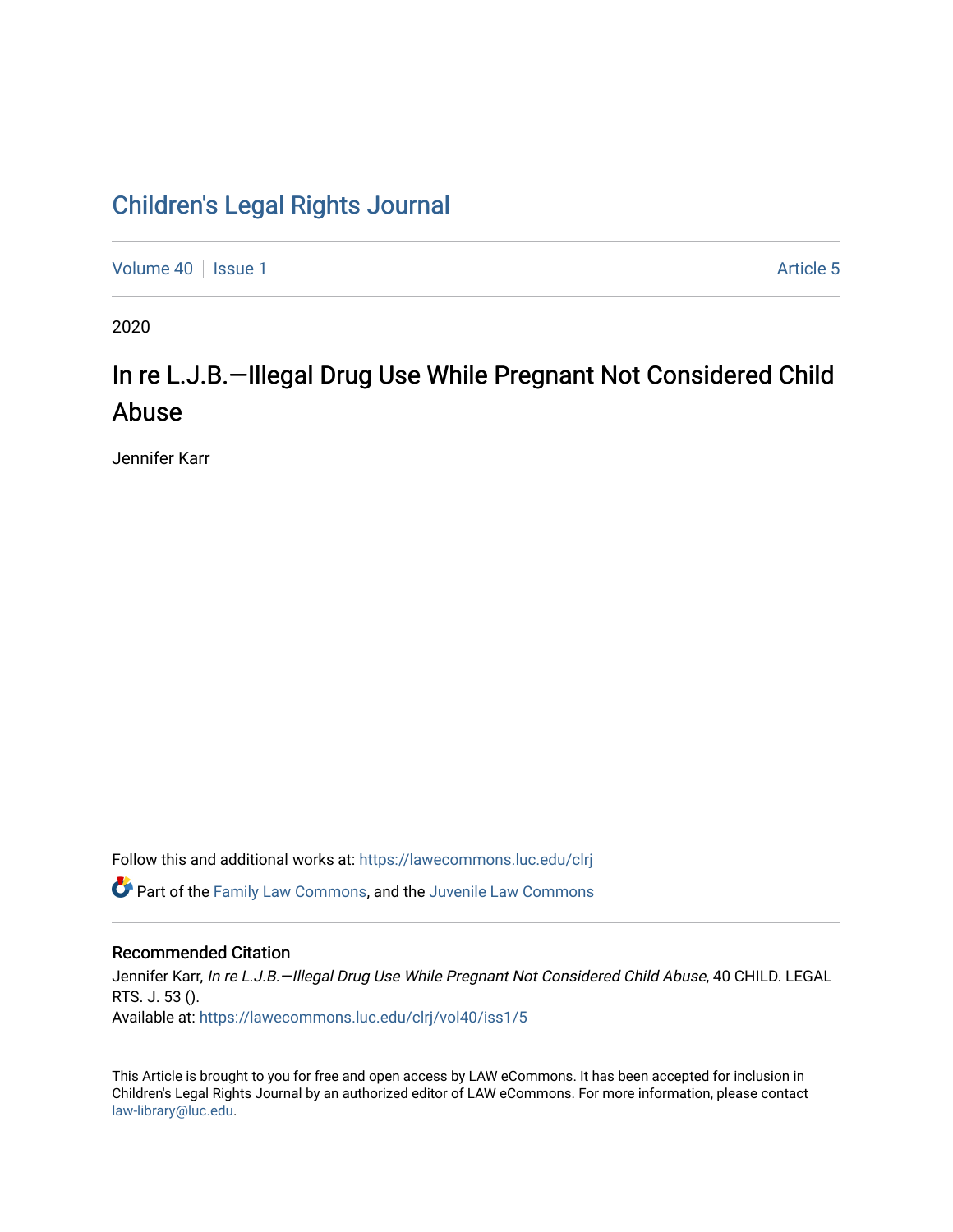### *In the Courts: In re* L.J.B. - Illegal Drug Use While Pregnant Not Considered Child **Abuse**

#### *By: Jennifer Karr*

#### **. INTRODUCTION**

On December 28, 2018, the Supreme Court of Pennsylvania ruled in a case of first impression, *In Re. L.J.B.,* that a mother's use of opioids while pregnant is not child abuse under the Child Protective Services Law ("CPSL"), 23 Pa.C.S. *§§* 6301-6386. Based on statutory interpretation, the Court concluded that the definition of "child" under the CPSL does not include a fetus or unborn child, and a person is not a perpetrator of child abuse unless there is a "child" at the time of the act.

The Pennsylvania General Assembly enacted the CPSL after finding that child victims of abuse urgently need effective services to prevent further injury and impairment. The CPSL's many purposes include encouraging more complete reporting of suspected child abuse; involving law enforcement agencies in responding to child abuse; establishing protective services in each county to investigate reports of child abuse; providing protection for children and rehabilitative services for both children and parents; and assessing and responding to the risk of harm to a child. Under the CPSL, a person found to have committed child abuse would be included in a statewide database that serves to protect children from further abuse. Inclusion in the statewide database affects one's ability to obtain certain employment, housing, and the ability to participate in certain volunteer activities.

The CPSL defines "child abuse" as intentionally, knowingly or recklessly causing bodily harm to a child, or creating a reasonable likelihood of bodily harm to a child, through a recent act or failure to act. A "recent act" is any act committed within two years of the dated report to the department or county agency. While not every person who harms or injures a child is a perpetrator of "child abuse," a parent who has abused his or her child meets the definition under the CPSL. Finally, the CPSL defines a "child" as an individual under 18 years old.

The first section of this article will explore the facts of the case, *In Re. L.J.B.,* the procedural history, holding, and reasoning used by the Pennsylvania Supreme Court. Next, the article will discuss the practical significance of the case and policy implications of the decision, especially in a time of increasing rates of opioid addiction. Finally, the article will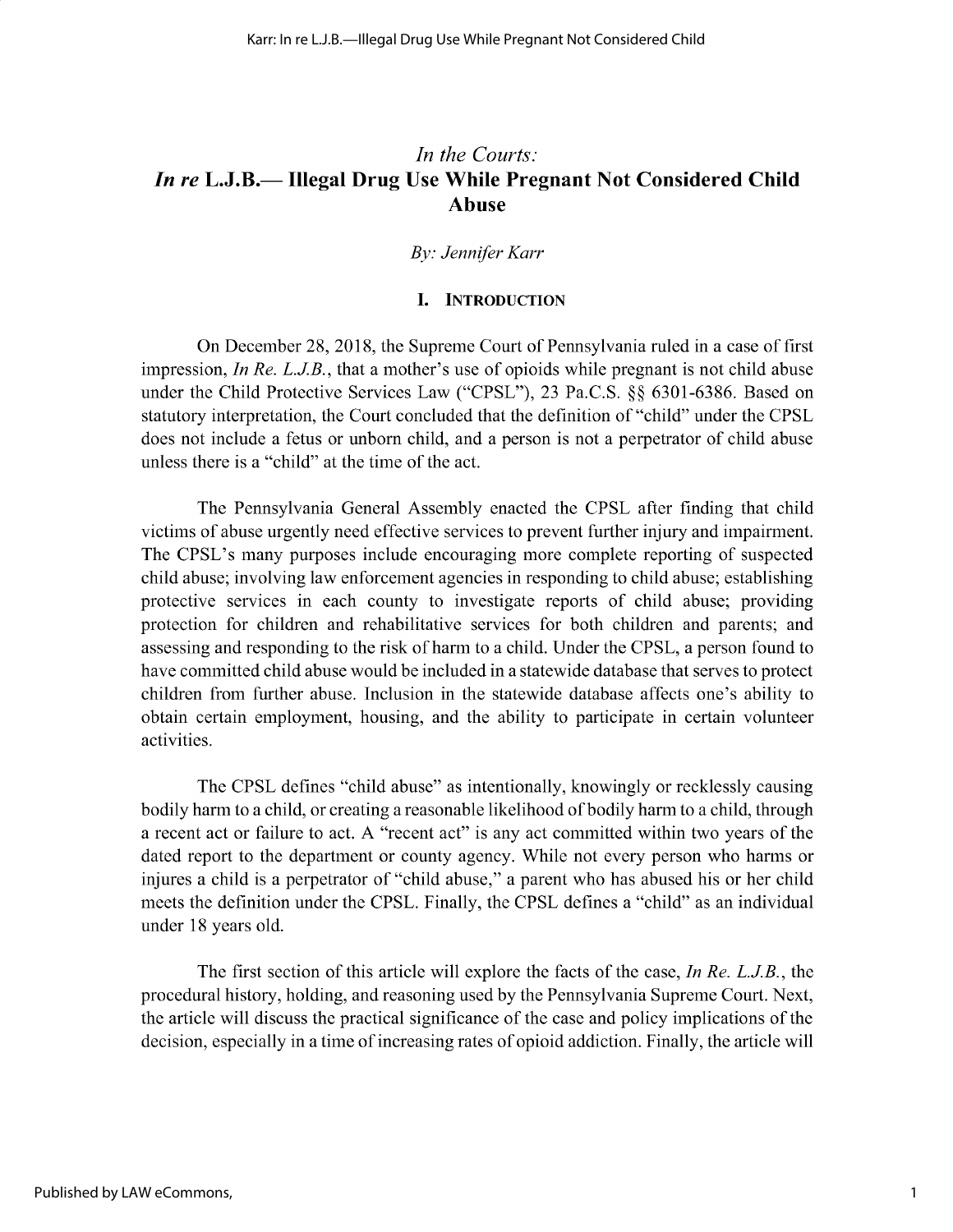**examine the reactions of certain groups like anti-abortion, child welfare, and addiction** groups, and the effect such a holding may have on other children's legal rights issues.

#### **II. IN RE. L.J.B.**

*In Re. L.J.B.* **is a case of first impression that addresses whether a woman's use of opioids while pregnant, which results in a child born suffering from neonatal abstinence** syndrome ("NAS"), is considered "child abuse." In 2016, following her release from **incarceration,** A.A.R. ("Mother") **relapsed into using opioids and marijuana.** After **learning that she was approximately four months pregnant, Mother sought treatment for her addiction. Later into her pregnancy, Mother relapsed again.**

On January 27, 2017, Mother gave birth to L.J.B. ("Child") at Williamsport Hospital, about *175* miles northwest of Philadelphia. At the time of Child's birth, Mother **tested positive for marijuana and subutex, a prescription pill used to treat opioid** dependence. Three days after birth, Child began showing symptoms of NAS. According to reports from hospital personnel, Mother left Child in the hospital and did not consistently stay with or check on her. Hospital personnel communicated this information to the Clinton County Children and Youth Social Services Agency ("CYS"), who sought and was granted emergency protective custody of Child.

CYS subsequently filed a dependency petition alleging that: 1) Child was without **proper parental care or control as required by law; and that 2) Child was a victim of child** abuse by a perpetrator as defined by the CPSL because Mother's use of illegal drugs while pregnant caused or created a reasonable likelihood of bodily injury to Child. CYS' abuse **allegation was based on Child's hospitalization for nineteen days, during which Child suffered from withdrawal due to substances Mother ingested while pregnant.**

By party agreement, the Juvenile Court adjudicated Child dependent under the Juvenile Act due to a lack of proper prenatal care or control. However, with respect to the second basis for dependency, Mother asserted that the CPSL does not protect a fetus or **unborn child, and thus her actions could not constitute child abuse as a matter of law. The** Juvenile Court agreed with Mother that the law does not provide for a finding of abuse due **to actions taken by an individual upon a fetus.**

CYS appealed to the Pennsylvania Superior Court, which reversed the Juvenile Court's decision. Based on the plain language of the statute, the Superior Court held that although the CPSL definition of "child" does not include a fetus or unborn child, a mother's use of illegal drugs while pregnant may be child abuse under the CPSL if CYS shows that **a mother intentionally, knowingly, or recklessly caused, or created a reasonable likelihood** of, bodily injury to a child after birth. As applied to this case, the Superior Court concluded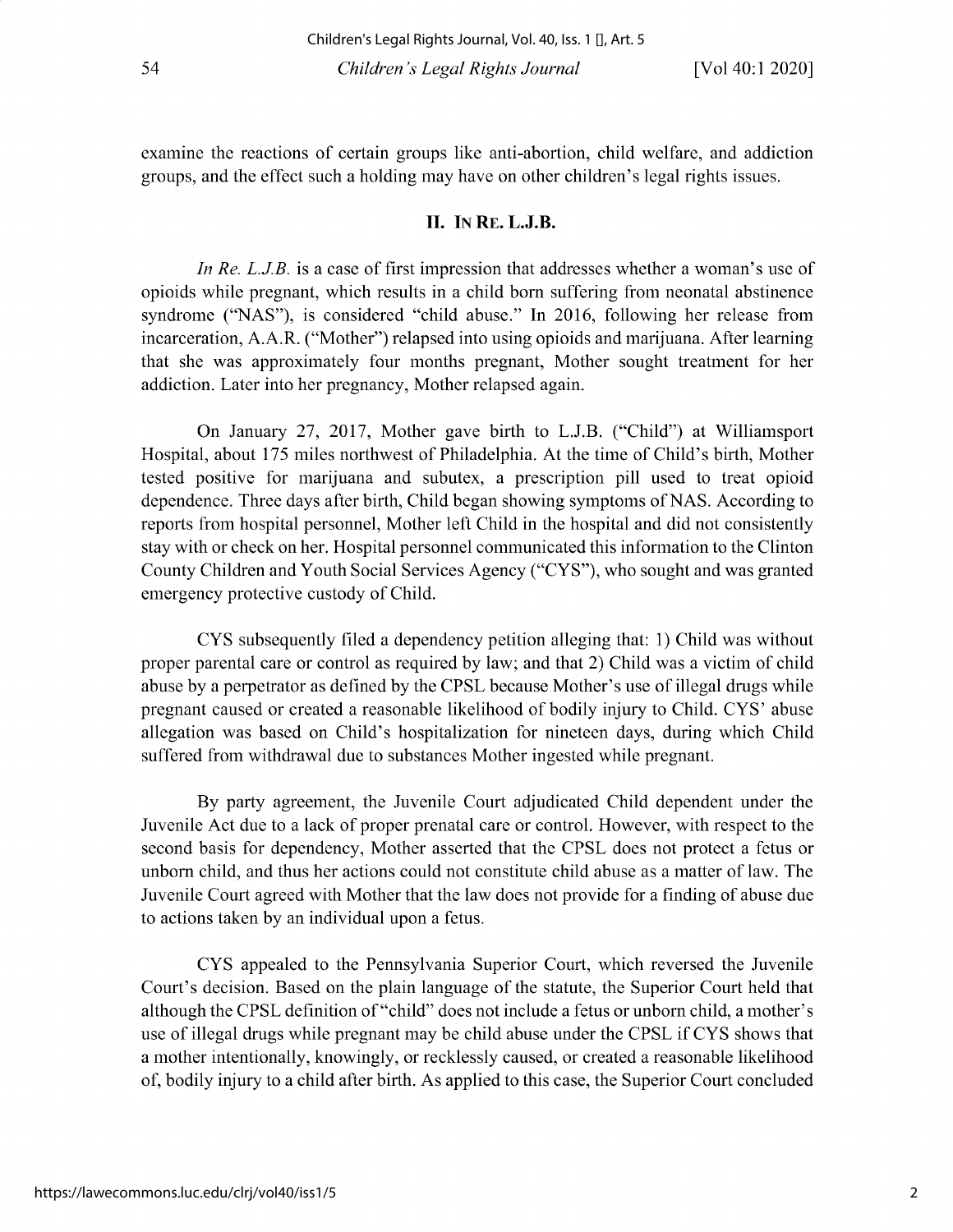**Mother's drug use constitutes a "recent act or failure to act," and her conduct caused or** was reasonably likely to cause injury to Child, who, now born, constituted a "child." Mother appealed and the Pennsylvania Supreme Court granted review.

The Pennsylvania Supreme Court reviewed two issues de novo: 1) Whether the **CPSL allows a mother to be found a perpetrator of "child abuse" if she is a drug addict** while her child is a fetus; and 2) whether the intent of 23 Pa. C.S. §6386 is limited to **administering protective services to addicted newborns and their families and not so** extensive as to allow alcoholic or addicted mothers to be found to have committed child abuse while pregnant.

Examining the plain language of the CPSL, the Pennsylvania Supreme Court held that Mother's act of ingesting opioids while pregnant did not constitute child abuse. The court reasoned that had the General Assembly intended to include a fetus or unborn child under the protections of the CPSL, it would have done so, just as in other statutory schemes. The court rejected the Superior Court's creation of a statutory relationship between a **pregnant woman and a fetus-one that the CPSL fails to recognize. Instead, the court considered omission of this relationship as indicative of legislative intent, and read the** statutory language to require the existence of a child at the time of the allegedly abusive **act in order for the actor to be a "perpetrator," and for the act to constitute "child abuse."** The court found it insufficient that the actor, at a later date, becomes a person who meets one of the statutorily defined categories of "perpetrator."

The Pennsylvania Supreme Court also rejected CYS' argument that a finding of abuse under the circumstances of this case will protect future children from abuse. The **court explained that labeling a woman as a perpetrator of child abuse does not prevent her from becoming pregnant, or protect a later conceived child while in utero. Nor does it ensure that the same woman will not use illegal drugs if she again becomes pregnant. The** court also reasoned that such a label would conflict with the goal of preserving family unity **and a supportive environment for the child, because it would challenge a new mother's** ability to assimilate into the workforce and participate in her child's life. Accordingly, the **court reversed the Superior Court's decision and remanded the case for reinstatement of the trial court's order.**

#### **III. PRACTICAL SIGNIFICANCE AND POLICY IMPLICATIONS**

*In Re. L.J.B.* **carries important practical significance and policy implications,** especially for a nation in which opioid addiction has reached a crisis level. According to recent statistics, Pennsylvania is among the states with the highest rates of drug overdose deaths, with opioid-related overdose deaths taking place at a rate of 18.5 per 100,000 **persons. On January 18, 2018, in an unprecedented step to combat opioid addiction,**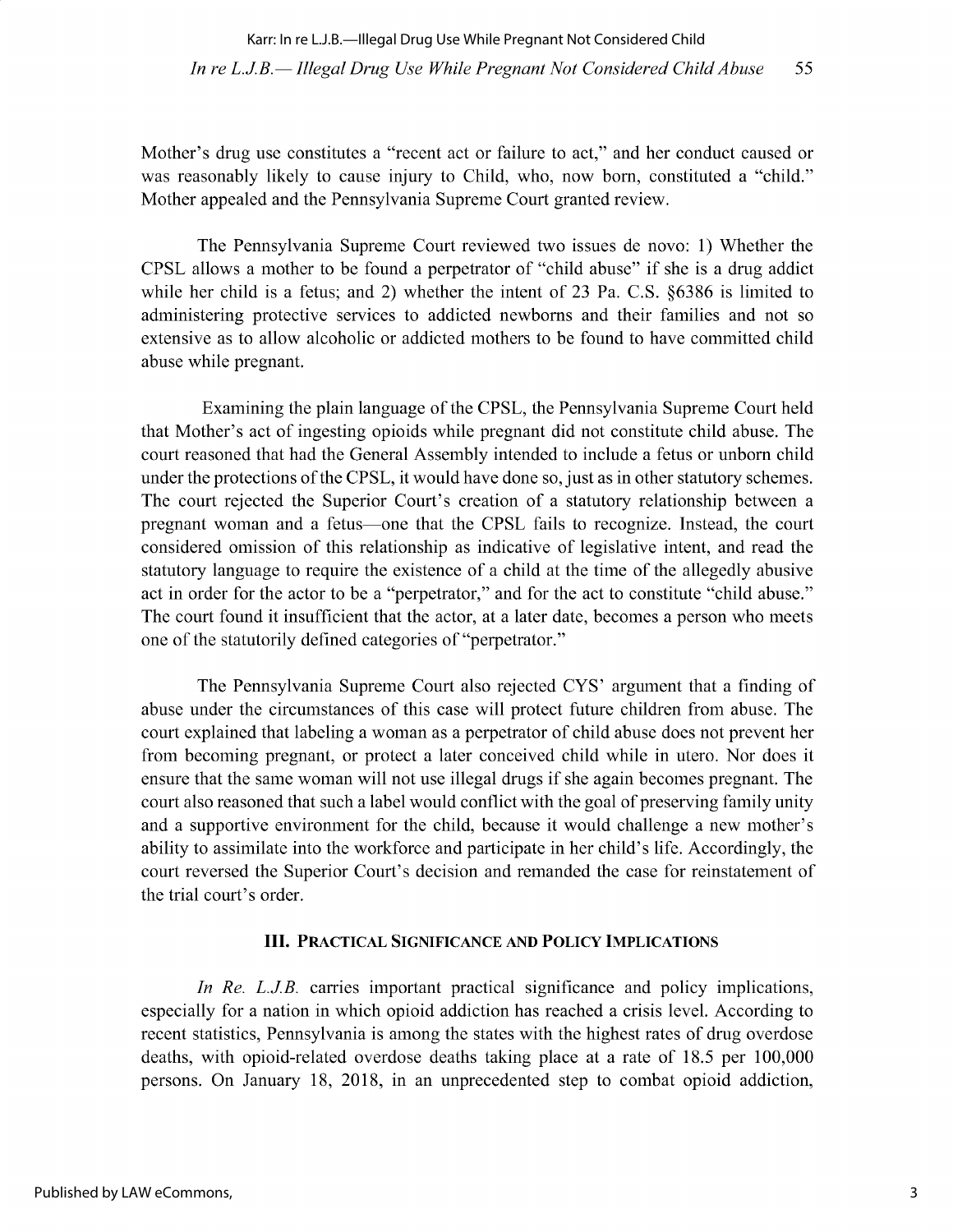Pennsylvania Governor, Tom Wolf, proclaimed the heroin and opioid epidemic to be a statewide disaster emergency. The issues addressed by the Pennsylvania Supreme Court in *In Re. L.J.B.* emerge from this epidemic.

*In Re. L.J.B.* explains that a mother's use of illegal drugs while pregnant should not be considered child abuse accompanied by inclusion in child abuse registries without clear and unambiguous statutory language to uphold such a finding. By determining that drug exposure in utero is not child abuse and highlighting the importance of supporting families in seeking help for addiction, the Pennsylvania Supreme Court sends a strong message about the goals of child welfare. A contrary finding by the court may penalize pregnant women for obtaining prenatal care, medical services, or addiction treatment.

Perhaps most importantly, stemming from a case of first impression, the Pennsylvania Supreme Court's finding can be instructive for other jurisdictions analyzing similar facts and applying similar statutory language. The decision is also important in the field of child law as a whole because it draws attention to the collateral consequences of inclusion in a child abuse registry, which may significantly impact a person's future employment, housing, and community participation.

#### **IV. REACTIONS TO IN RE. L.J.B.**

It may appear shocking that the most public reactions to *In Re. L.J.B.* are those in support of the Pennsylvania Supreme Court's ruling that a mother's use of drugs while pregnant cannot constitute child abuse under the CPSL. Four different amicus briefs in support of this position were filed with the Pennsylvania Supreme Court: 1) a child welfare brief from the Support Center for Child Advocates, 2) a public health and maternal welfare brief from Community Legal Services of Philadelphia and the National Advocates for Pregnant Women, 3) a drug policy brief from the Drug Policy Alliance, and 4) a constitutional law brief from the ACLU of Pennsylvania.

The child welfare brief was written by child advocates, medical professionals, and toxicologists to heighten the discourse concerning why prenatal substance exposure is not child abuse under the CPSL. Specifically, the brief emphasized that expansion of the CPSL was not necessary to protect children. The amici believed that instead, contravening prevailing standards of care for treatment of prenatal substance exposure and the imposition of lasting limitations on children and their families would harm children.

The public health and maternal welfare brief was filed by the Community Legal Services of Philadelphia and the National Advocates for Pregnant Women, who jointly represent experts in the fields of maternal and child health, child welfare, and law who are committed to the health and rights of pregnant and parenting women and their children.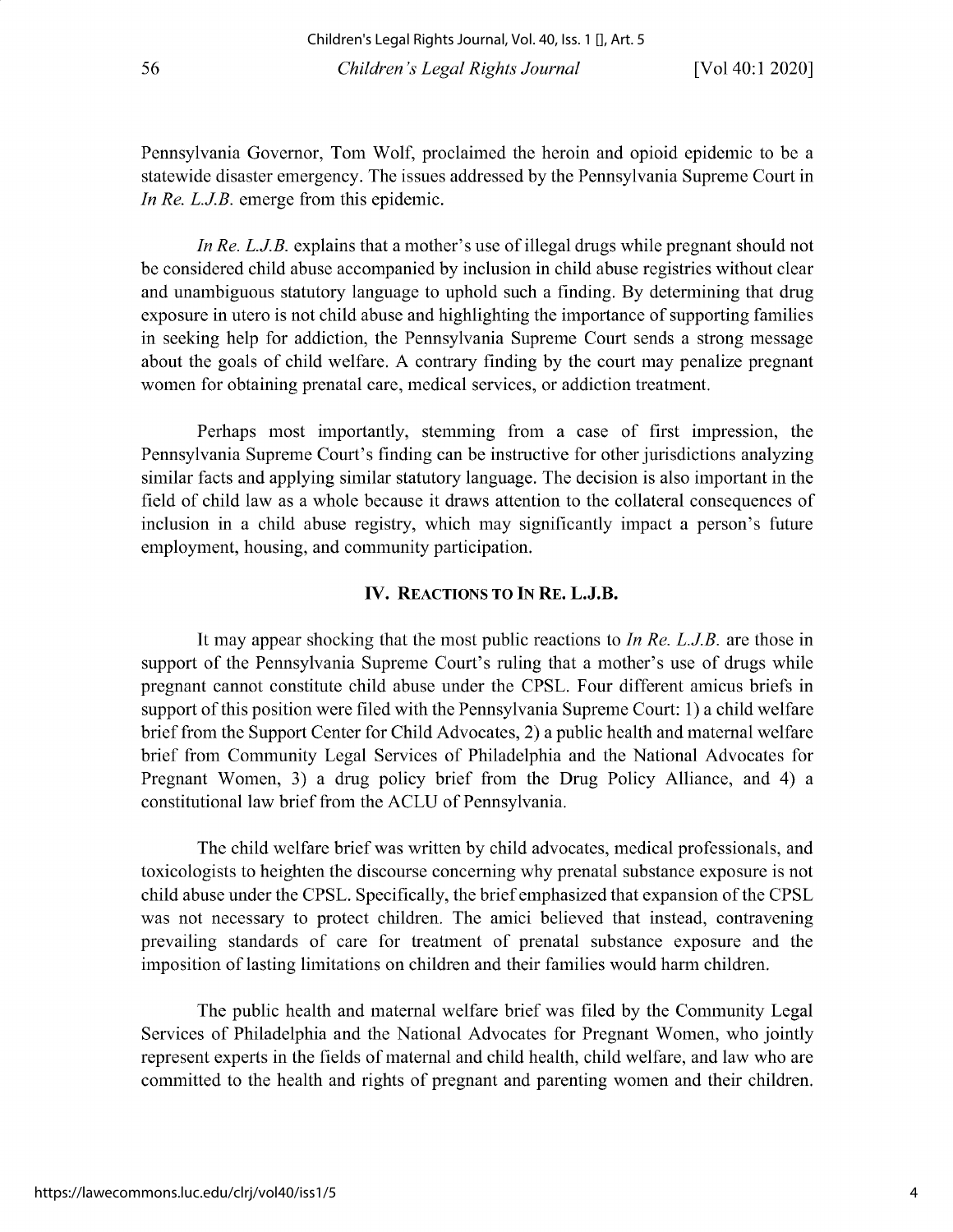The brief **expressed concern that application** of the CPSL **to actions, decisions, and conditions of pregnant women would undermine their human rights and threaten maternal and fetal health by deterring pregnant women from seeking medical care.**

The drug policy brief was filed by two nonprofit organizations, the Drug Policy Alliance and Families for Sensible Drug Policies. These organizations argued that broadening the definition of "child abuse" under the CPSL to include actions taken by a pregnant women that may affect her newborn's health was harmful to maternal, fetal, and child health. The brief further stated that the Superior Court's holding was contrary to widely accepted medical, public health, and scientific evidence.

Finally, the ACLU of Pennsylvania and Feminist Majority Foundation filed a constitutional law brief asserting that *In Re. L.J.B.* was a case of statutory interpretation. The brief urged the Court to interpret the CPSL far more narrowly. The amici argued that the Superior Court's decision-that any act or omission while pregnant that may affect the health of a child once born may constitute child abuse under the CPSL— violated a number **of fundamental principles of statutory interpretation.**

#### **V. CONCLUSION**

**While questions regarding substance exposure in infants are not new to dependency** courts, the Supreme Court of Pennsylvania's decision in *In Re. L.J.B.* is timely since it **addresses opioid exposure,** which **continues to become more prevalent in dependency cases across the nation. By holding that a mother's use of opioids while pregnant is not child abuse under the CPSL, the Pennsylvania Supreme Court sends a strong message about the goals of child welfare. As a matter of first impression,** *In Re. L.J.B.* **carries important** practical significance and policy implications for all of the United States. A contrary **finding would be inconsistent with legislative intent and threaten maternal, fetal, and child** health by **deterring pregnant women from seeking medical care.**

#### **SOURCES**

23 Pa. Const. Stat. Ann. §§ 6301-6386 (2018).

Chad Marks, *Pennsylvania Supreme Court Rules as a Matter of 't Impression That Mother's Use of Opioids During Pregnancy Not Child Abuse, CRIM. LEGAL NEWS, May* 2019, at *35.*

*In re* **L.J.B., 199 A.3d 868, 868-80 (Pa. 2018).**

*In re L.J.B.,* WOMEN'S L. PROJECT (May 7, 2019), https://www.womenslawproject.org/project/in-re-ljb/.